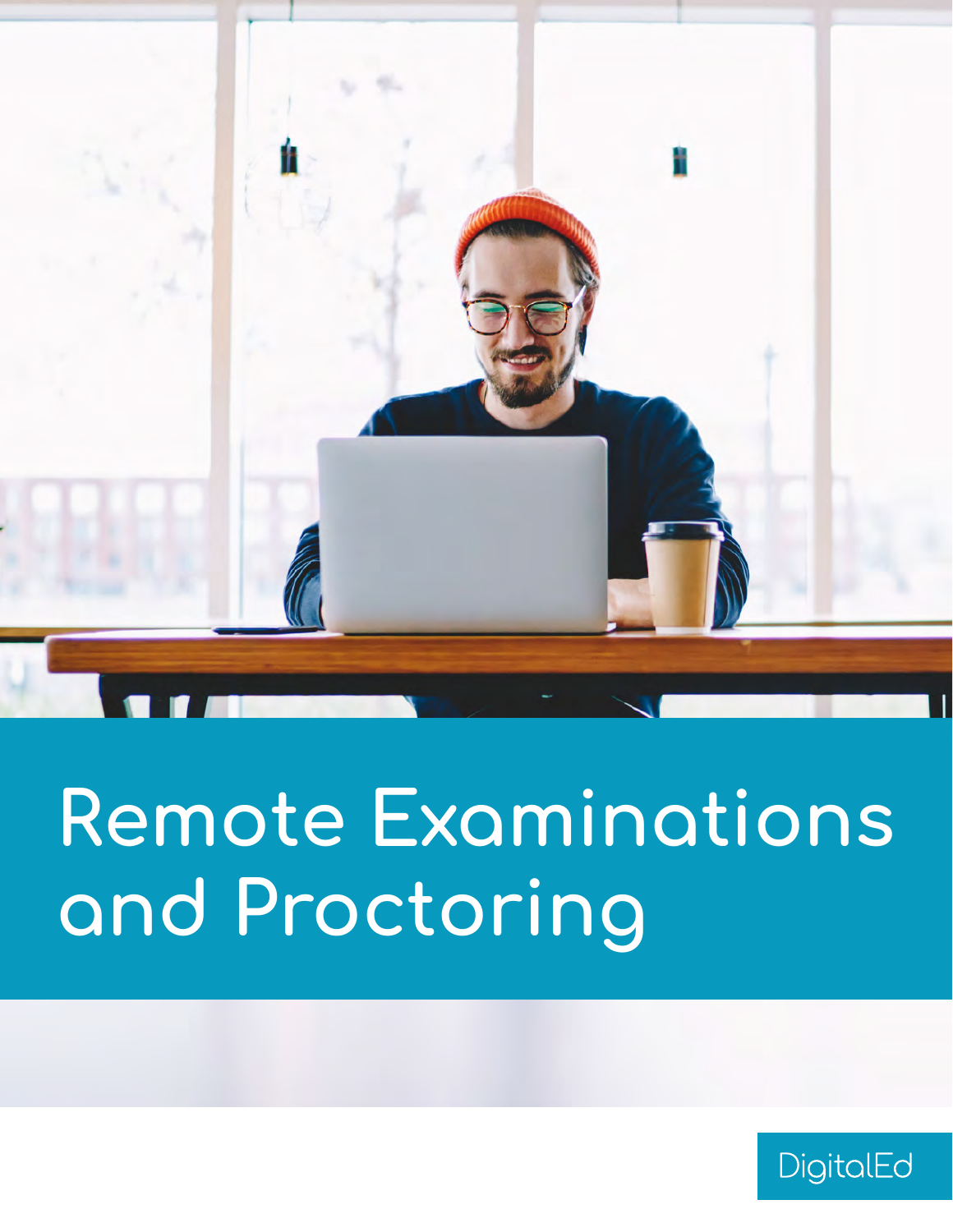

Final Exams—what comes to mind when you hear that two-word phrase? For most of us, we have memories of packing into a classroom, library, lab, or in some cases, a gymnasium, to write our Final Exam, worth somewhere around half of our overall grade, amongst many other students all doing the same thing. While your head is down, and you're scratching away at your exam papers, all you can hear is the occasional cough and the footsteps of people walking up and down the aisles who are simply there to proctor you.

For those unaware, a proctor is a supervisor or a person who monitors students during an examination. Usually the teacher themselves, or if they're lucky, a graduate student will step in and take care of this activity during a Final Exam. But there are other testing environments when a proctor is utilized—placement tests, midterms, standardized tests, and other highstake assessments. Overall, we can categorize them as proctored exams; an exam given while someone is watching you.

The proctor typically has two roles:

**2**

**<sup>1</sup>** To authorize a student to take the proctored exam, asking students to prove they are who they say they are

Monitoring students during the actual test to ensure academic integrity (anti-cheating measure to be blunt)

Are there situations where proctors aren't necessary? Of course! Some examples of these UN-proctored exams include take-home assignments, group work, research activities, or any other type of low-stakes assessment.

But as we continue to move our lives more and more online, how do we enable proctors to do their jobs when they aren't even in the same location as a student? Is there even a way to do so? How do we ask students to prove who they say they are? How do we make sure they aren't trying to cheat? How can we continue to maintain high standards of academic integrity in a fully online environment?

Fortunately, Möbius provides the opportunity to not only enable online proctoring of students but to also maintain the high quality of learning materials expected by your students across all disciplines. Möbius offers an assignment type called the **Proctored Exam** type. This particular assignment type is explicitly geared for test administrators who want to fully proctor their exams, from authorization to proctoring itself.

There are two options that aid in authorization. **Proctor** Authorization to Start and Proctor Authorization to Grade. These options simply require a proctor to authorize the student before they are allowed to start or submit the assignment for grading. The great part? You can authorize a student directly on their computer, for those on-campus proctored exams, or you can authorize them remotely, from a separate location, using Möbius Proctor Tools.

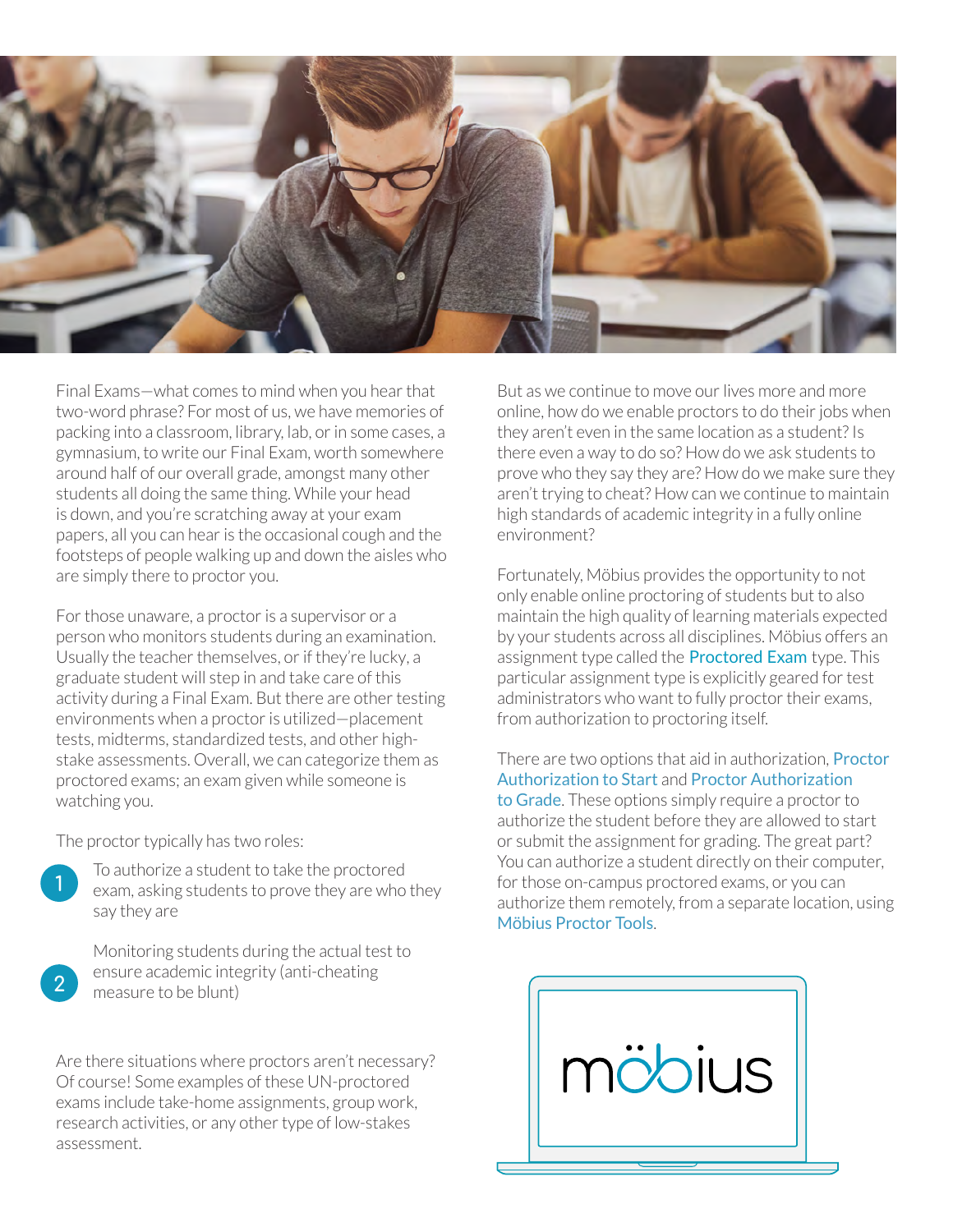Möbius also provides a Proctored Browser full-screen mode that when enabled, blocks the student from accessing external websites or other programs on their computer while completing an online Proctored Exam. If a student exits this Proctored Browser full-screen mode, they will be locked out of their assignment until they receive authorization from a proctor (either at their computer directly or remotely using Proctor Tools).

| Proctor Sign-in to Start                                                        |  |  |
|---------------------------------------------------------------------------------|--|--|
| Require proctor sign-in in order for each student to start their session.       |  |  |
| Proctor Sign-in to Grade                                                        |  |  |
| Require proctor sign-in in order for each student to have their session graded. |  |  |
| <b>Password Authorization</b>                                                   |  |  |
| Students can enter this password instead of requiring proctor authorization     |  |  |
| Require Proctored Browser                                                       |  |  |

To help focus students on the assessment itself and not browsing other resources for the answers, Möbius includes advanced algorithmic and randomizations tools such as algorithmic questions. For each student attempt within an assignment, you can include Question Groups, which tells Möbius to pull a subset of questions and randomize the order. Providing students with a variety of questions, has been standard in the platform for the last fifteen years and has been fine-tuned as an anti-cheating measure across the world.

Some schools also seek out companies that offer online webcam proctoring. No worries though, as using Möbius with a proctoring service is a straightforward process. Because Möbius is a web application you navigate to in your internet browser and not a piece of software you download, it is compatible with any webcam proctoring solution.

First, you need to provide the proctoring service with the details of the Möbius test or assessment—the URL they'll access it from (or if connected through your LMS, the link they'll click to access it and any specific details related to taking the test itself (time limit, start date or time, password for authorization, advanced policies, etc.). Once the student then meets with a proctor remotely of the webcam proctoring service, the student simply navigates to the Möbius test in their internet browser and begins the assessment. No API integration required—no technical link.

Remote examinations shouldn't make you question your student's academic integrity and Möbius doesn't intend to do that. As a leader in online STEM education for courseware deployment and a proven track record for deploying high-quality online assessments, Möbius contains the capabilities to fully authorize and proctor your students—wherever they need to be at any time.